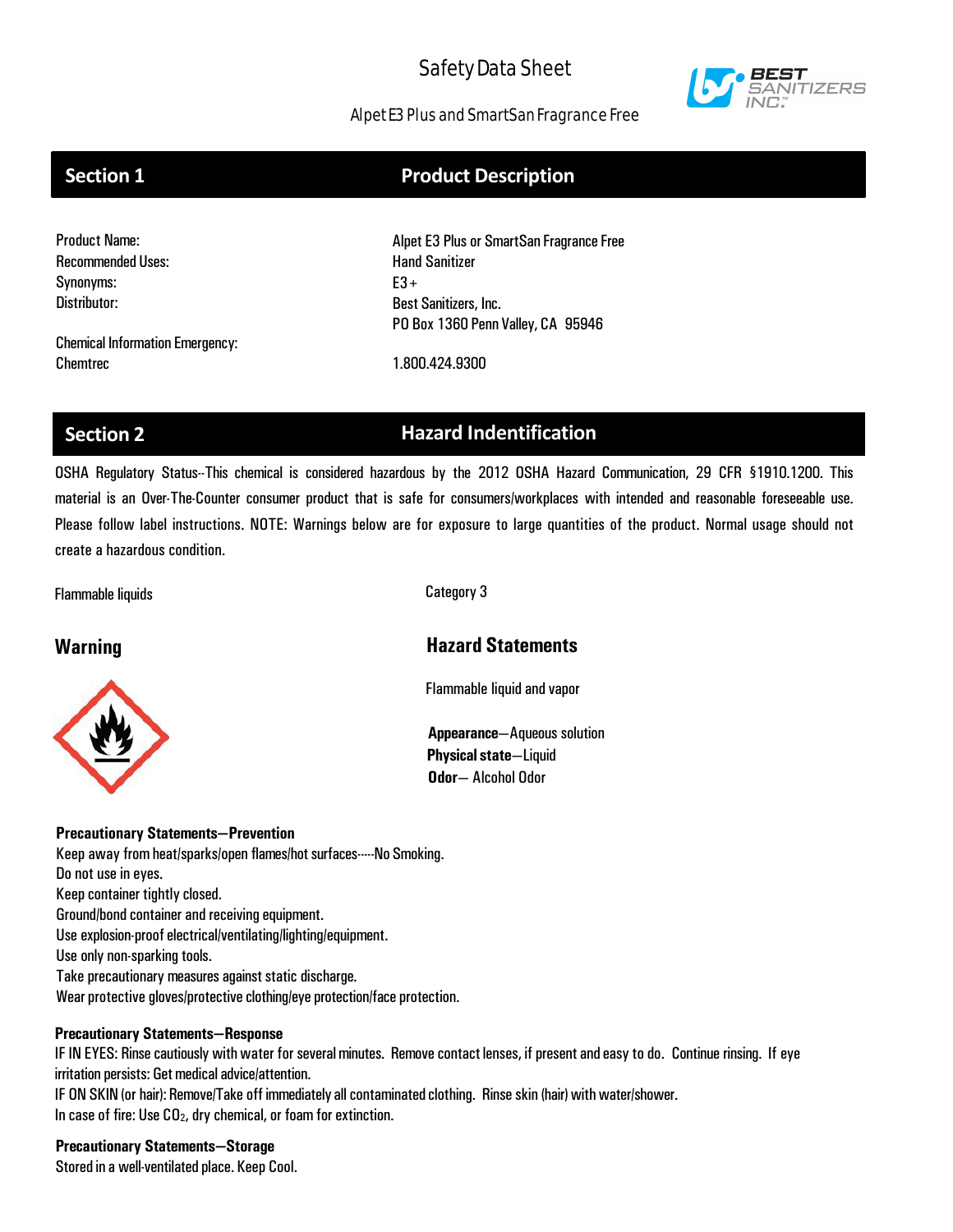**Precautionary Statements—Disposal**

Dispose of contents/container to an approved waste disposal plant.

**Hazards not otherwise classified (HNOC)** 

Not Applicable.

**Other Information**

Unknown Acute Toxicity.

# **Section 3 Composition/Information on Ingredients**

Ingredients considered hazardous as defined by OSHA, 29 CFR 1910.1200, WHMIS under the HPA (Canada).

| <b>Chemical Name</b>     | <b>CAS No.</b> | Weight-% |
|--------------------------|----------------|----------|
| <b>Ethyl Alcohol</b>     | $64-17-5$      | 66-76    |
| <b>Isopropyl Alcohol</b> | $67 - 63 - 0$  | ⊂5-9     |

Remaining ingredients are non-hazardous and/or present at amounts below reportable limits and considered confidential.

# **Section 4 First Aid Measures**

## **First Aid Measures**

| <b>Eye Contact</b><br><b>Skin Contact</b>                                  | Hold eye(s) open and rinse slowly and gently with water for 15-20 minutes. Remove<br>contact lenses, if present, after first 5 minutes, then continue rinsing eye(s). If eye irritation<br>persists: Get medical advice/attention. |  |  |
|----------------------------------------------------------------------------|------------------------------------------------------------------------------------------------------------------------------------------------------------------------------------------------------------------------------------|--|--|
|                                                                            | Wash off immediately with soap and plenty of water while removing all contaminated clothes and<br>shoes. Wash contaminated clothing and shoes before reuse. Get medical attention if irritation<br>develops and persists.          |  |  |
| <b>Inhalation</b>                                                          | Remove to fresh air. Immediate medical attention is not required.                                                                                                                                                                  |  |  |
| Ingestion                                                                  | Do NOT induce vomiting. Drink plenty of water. Never give anything by mouth to an<br>unconscious person. Call a physician immediately.                                                                                             |  |  |
| Most important symptoms and effects, both acute and delayed                |                                                                                                                                                                                                                                    |  |  |
| <b>Symptoms</b>                                                            | See Section 11 for symptom information.                                                                                                                                                                                            |  |  |
| Indication of any immediate medical attention and special treatment needed |                                                                                                                                                                                                                                    |  |  |

**Note to physicians** Treat symptomatically.

# **Section 5 Fire-Fighting Measures**

# **Suitable Extinguishing Media**

Dry Chemical, Water spray (fog), Carbon dioxide (CO<sub>2</sub>), Foam.

| <b>Unsuitable Extinguishing Media</b>                                                                                                                                                                                                |                                                     |
|--------------------------------------------------------------------------------------------------------------------------------------------------------------------------------------------------------------------------------------|-----------------------------------------------------|
| No Information available.                                                                                                                                                                                                            |                                                     |
| Specific hazards arising from the chemical                                                                                                                                                                                           |                                                     |
| Flammable. Vapors may travel to source of ignition and flash back.                                                                                                                                                                   |                                                     |
| <b>Hazardous combustion products</b>                                                                                                                                                                                                 | Carbon Monoxide. Carbon Dioxide (CO2).              |
| <b>Explosion Data</b>                                                                                                                                                                                                                |                                                     |
| <b>Sensitivity to Mechanical Impact</b>                                                                                                                                                                                              | None                                                |
| <b>Sensitivity to Static Discharge</b>                                                                                                                                                                                               | May be ignited by friction, heat, sparks or flames. |
| <b>Protective Equipment and Precautions for Firefighters</b>                                                                                                                                                                         |                                                     |
| $\blacksquare$ , and the contract of the contract of the contract of the contract of the contract of the contract of the contract of the contract of the contract of the contract of the contract of the contract of the contract of | $\blacksquare$                                      |

As in any fire, wear self-contained breathing apparatus pressure-demand, MSHA/NIOSH (approved or equivalent) and full protective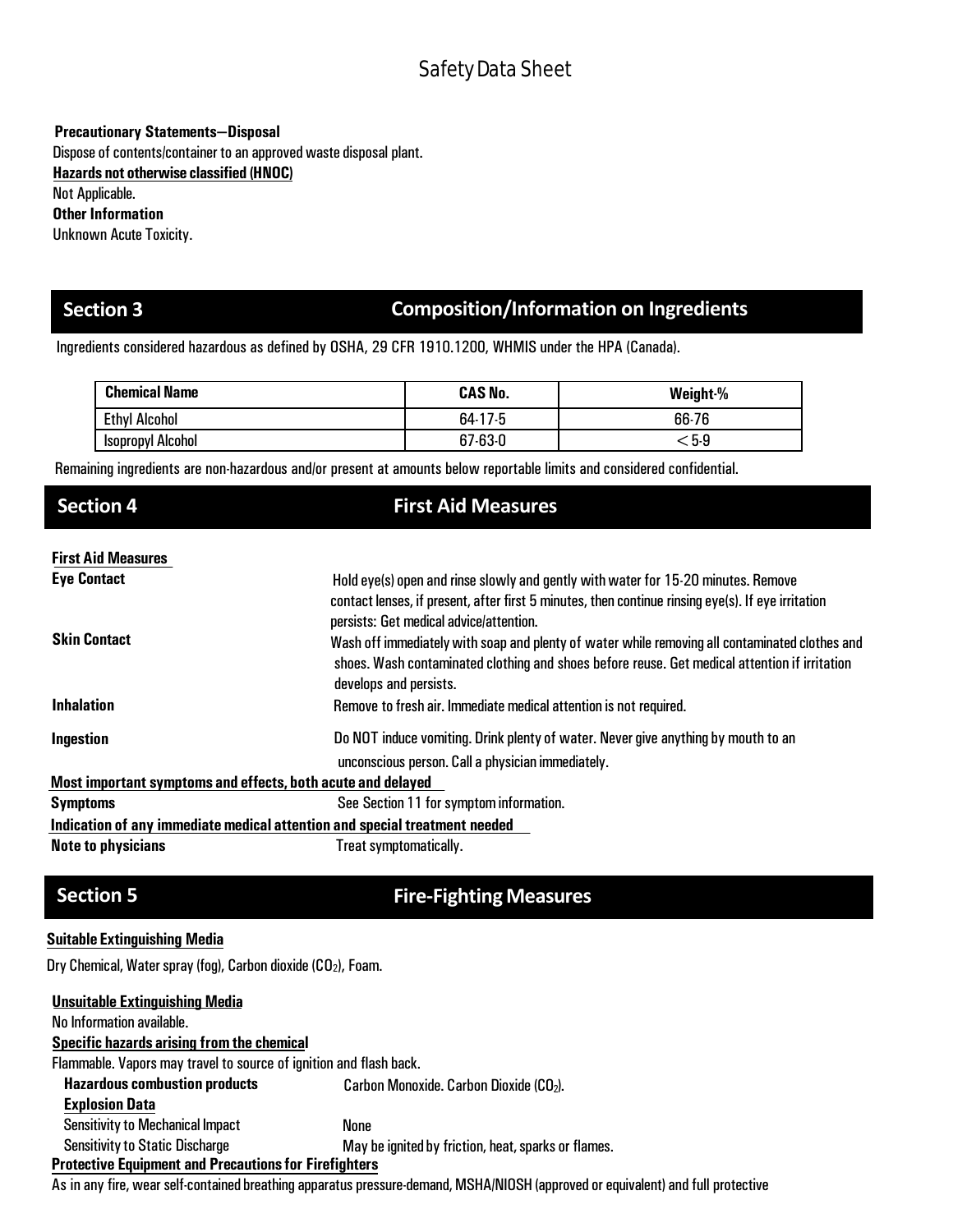gear. Cool containers with flooding quantities of water until well after fire is out.

# **Section 6 Accidental Release Measures**

### **Personal Precautions, Protective Equipment and Emergency Procedures**

| <b>Personal Precautions</b>                          | Use personal protection recommended in Section 8. Ensure adequate ventilation, especially in confined                      |
|------------------------------------------------------|----------------------------------------------------------------------------------------------------------------------------|
|                                                      | areas.                                                                                                                     |
| For emergency responders                             | Isolate area. Keep unnecessary personnel away.                                                                             |
| <b>Environment Precautions</b>                       |                                                                                                                            |
| <b>Environmental Precautions</b>                     | Prevent entry into waterways, sewers, basements or confined areas. See Secion 12 for additional<br>ecological information. |
| Methods and material for containment and cleaning up |                                                                                                                            |
| <b>Methods for containment</b>                       | Prevent further leakage or spillage if safe to do so. Contain and collect spillage with non-combustible                    |
|                                                      | absorbent material, (e.g. sand, earth, diatomaceous earth, vermiculite) and place in container                             |
|                                                      | for disposal according to local/national regulations (See Section 13).                                                     |
| Methods for cleaning up                              | Use clean non-sparking tools to collect absorbed material. May be ignited by friction, heat, sparks or                     |
|                                                      | flames. Collect spillage. Soak up with inert absorbent material. Sweep up and shovel into suitable                         |
|                                                      | containers for disposal. Following product recovery, flush area with water.                                                |

# **Section 7 Handling and Storage**

### **Precautions for Safe Handling**

Advice on Safe Handling Keep away from heat sparks, flame and other sources of ignition (i.e., pilot lights, electric motors and static electricity). Take precautionary measures against static discharges. Do not eat, drink or smoke when using this product. Use personal protection recommended in Section 8. Avoid contact with skin, eyes or clothing. Use only in well-ventilated areas. Avoid breathing vapors or mists. Wash thoroughly after handling. Handle in accordance with good industrial hygiene and safety practice.

### **Conditions for safe storage, including any incompatibilities**

| <b>Storage Conditions</b> | Keep Containers tightly closed in a dry, cool and well-ventilated place. Keep from freezing. Keep away |
|---------------------------|--------------------------------------------------------------------------------------------------------|
|                           | from heat, sparks, flame and other sources of ignition (i.e., pilot lights, electric motors and static |
|                           | electricity). Store between 40 ° to 100 °F.                                                            |
| Incompatible materials    | Heat, sparks, open flame, other ignition sources. Reacts violently with strong oxidants such as nitric |
|                           | acid and silver nitrate causing fire and explosion hazard. Reacts slowly with calcium hypochlorite and |
|                           | ammonia causing fire and explosion hazard.                                                             |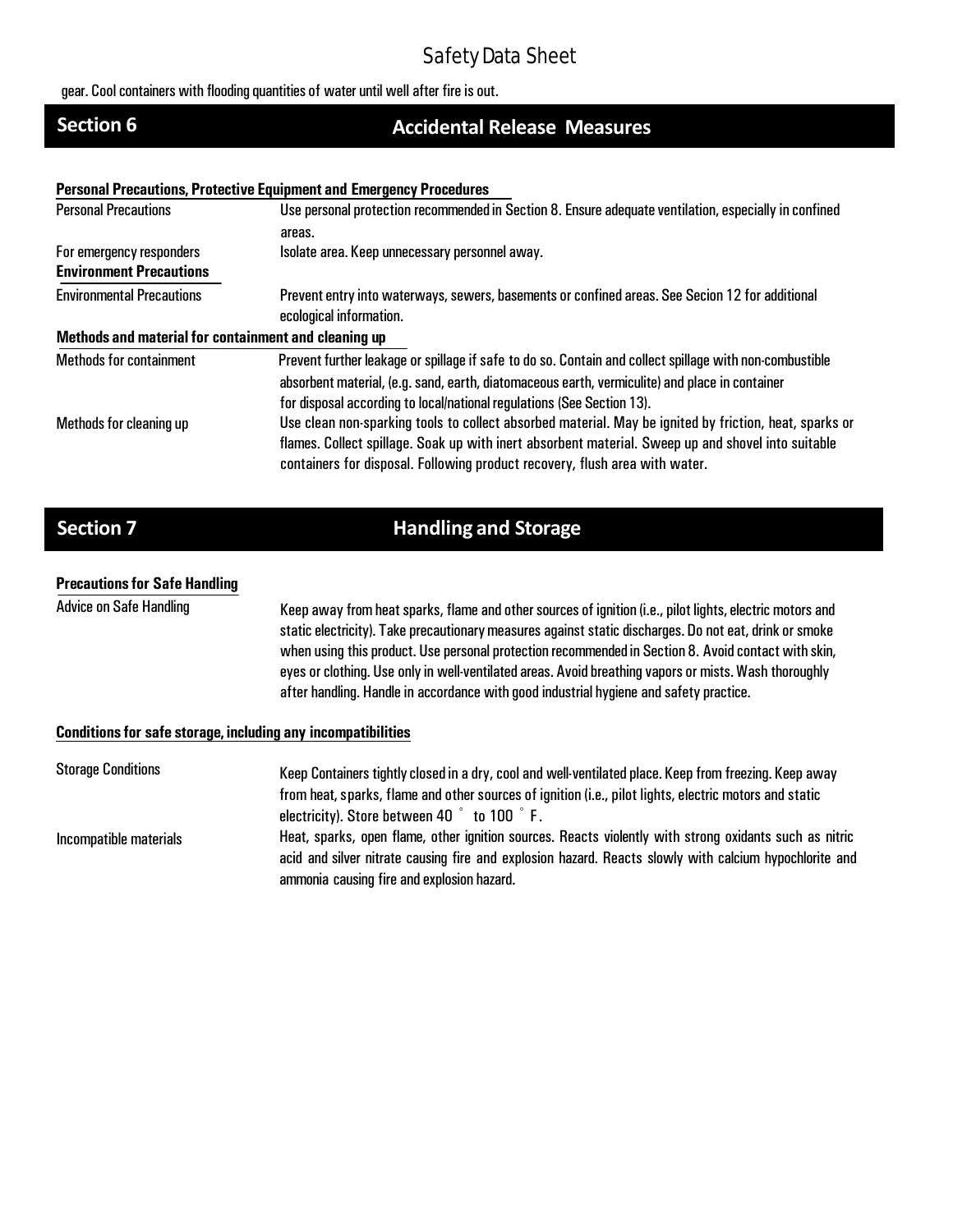# **Section 8 Protection Information**

# **Exposure Guidelines**

| <b>Chemical Name</b> | <b>ACGIHTLV</b>       | <b>OSHA PEL</b>                        | <b>NIOSH IDLH</b>              |
|----------------------|-----------------------|----------------------------------------|--------------------------------|
| Isopropyl Alcohol    | <b>STEL: 400 ppm</b>  | <b>TWA: 400 ppm</b>                    | <b>IDLH: 2000 ppm</b>          |
| $67 - 63 - 0$        | <b>TWA: 200 ppm</b>   | TWA: $980 \,\mathrm{mg/m^3}$ (vacated) | <b>TWA: 400 ppm</b>            |
|                      |                       | TWA: 400 ppm (vacated)                 | TWA: 980 $mg/m3$               |
|                      |                       | <b>TWA: 980 ppm</b>                    | <b>STEL: 500 ppm</b>           |
|                      |                       | (vacated)STEL: 500 ppm                 | STEL: $1225$ mg/m <sup>3</sup> |
|                      |                       | (vacated) STEL: 1225 mg/m <sup>3</sup> |                                |
|                      |                       |                                        |                                |
| Ethyl Alcohol        | <b>STEL: 1000 ppm</b> | <b>TWA: 1000 ppm</b>                   | <b>IDLH: 3300 ppm</b>          |
| $64-17-5$            |                       | TWA: $980 \text{ mg/m}^3$ vacated)     | TWA: 1000 ppm                  |
|                      |                       | <b>TWA: 1000 ppm</b>                   | TWA: $1900$ mg/m <sup>3</sup>  |
|                      |                       | (vacated) TWA: $1900 \text{ ma/m}^3$   |                                |
|                      |                       |                                        |                                |
|                      |                       |                                        |                                |
|                      |                       |                                        |                                |

### **Appropriate Engineering Controls**

Engineering Controls Showers, eyewash stations, ventilation system. **Individual Protection Measures, such as personal protective equipment** Eye/Face protection Wear safety glasses with side shields (or goggles). Skin and body protection Wear protective Neoprene<sup>TM</sup> gloves. Rubber gloves. Normal work clothing (long sleeved shirt and long pants) is recommended. Apron is recommended. Respiratory protection If exposure limits are exceeded or irritation is experienced, NIOSH/MSHA approved respiratory protection should be worn. Positive-pressure supplied air respirators may be required for high airborne contaminant concentrations. Respiratory protection must be provided in accordance with current local regulations. General Hygiene Considerations Wash face, hands and any exposed skin thoroughly after handling.Wash contaminated clothing and shoes before reuse. Do not Eat, Drink or Smoke when using this product.

# **Section 9 Physical and Chemical Properties**

### **Information on basic physical and chemical properties**

| Formula:                            | See Section 3                   |                          | <b>Physical State:</b> |
|-------------------------------------|---------------------------------|--------------------------|------------------------|
| Odor:                               | <b>Fragrance Free</b>           |                          | Appearance:            |
| <b>Odor Threshold:</b>              | <b>No Information Available</b> |                          | Color:                 |
| <b>Property</b>                     |                                 | <b>Values</b>            |                        |
| pH                                  |                                 | $5.0 - 7.0$              |                        |
| <b>Melting Point/Freezing Point</b> |                                 | <b>No Information</b>    |                        |
| <b>Boiling Point/ Boiling Range</b> |                                 | No information available |                        |
| <b>Flash Point</b>                  |                                 | 21 °C / 70 °F            |                        |
| <b>Evaporation rate</b>             |                                 | No information available |                        |
| Flammability (solid, gas)           |                                 | No information available |                        |

Liquid **Aqueous solution** Clear **Remarks—Method** ±1 @ 21˚C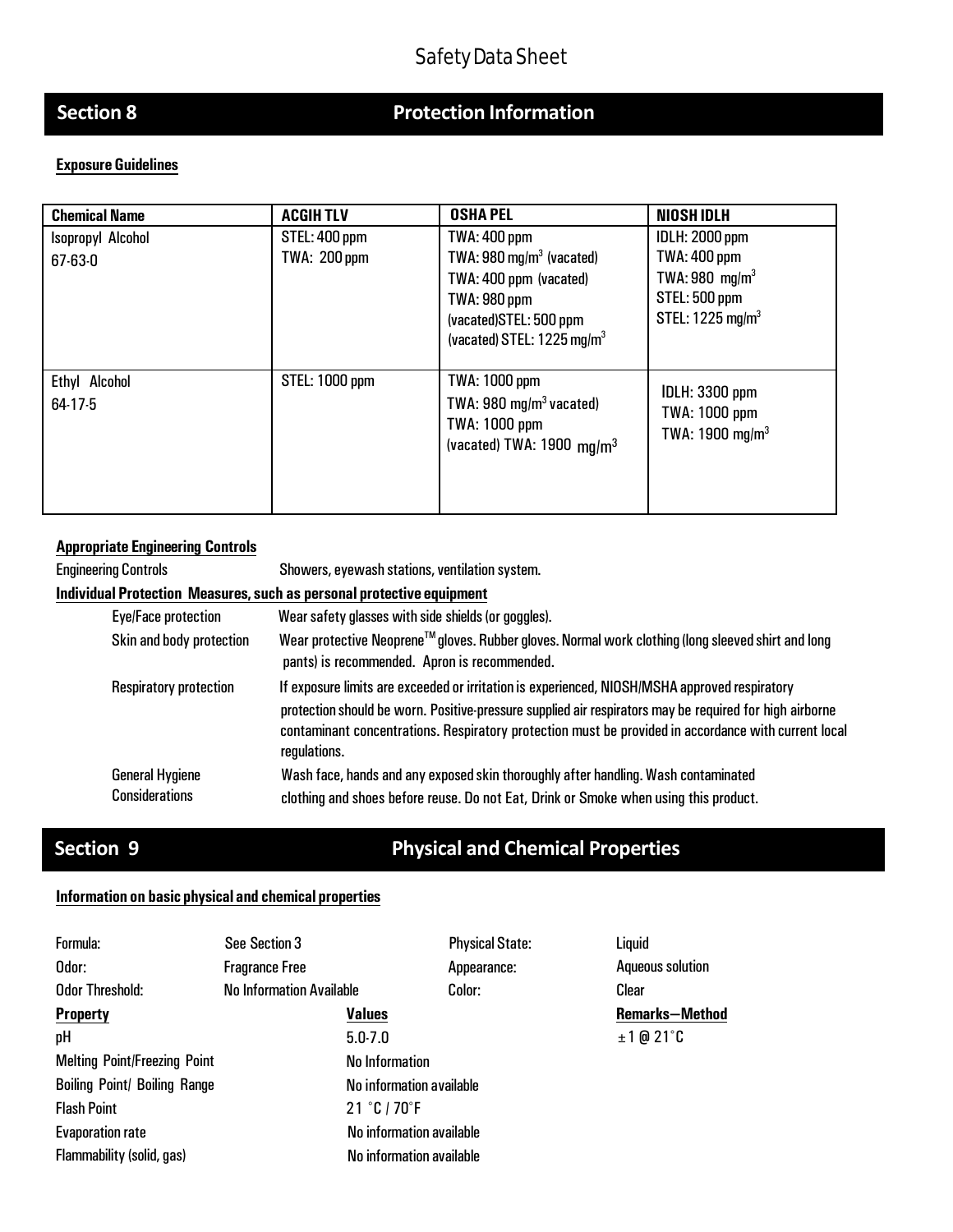| <b>Flammability Limit in Air</b> |                          |
|----------------------------------|--------------------------|
| <b>Upper flammability limit:</b> | 19.0%                    |
| Lower flammability limit:        | 3.3%                     |
| Vapor pressure:                  | 20mm Hg @ 30-35 °C       |
| Vapor density:                   | No information available |
| <b>Specific Gravity</b>          | 0.814-0.8760             |
| <b>Water solubility</b>          | Soluble in water         |
| <b>Partition coefficient</b>     | No information available |
| <b>Autoignition temperature</b>  | No information available |
| <b>Decomposition temperature</b> | No information available |
| Kinematic viscosity              | No information available |
| Dynamic viscosity                | No information available |
| <b>Explosive properties</b>      | No information available |
| <b>Oxidizing properties</b>      | No information available |

# **Section 10 Stability and ReactivityData**

| <b>Reactivity</b>                         | No data available.                                                                      |  |  |
|-------------------------------------------|-----------------------------------------------------------------------------------------|--|--|
| <b>Chemical Stability</b>                 | Stable under recommended storage conditions.                                            |  |  |
| <b>Possibility of Hazardous Reactions</b> | None under normal processing.                                                           |  |  |
| <b>Conditions to avoid</b>                | Heat, flames and sparks, extreme temperature conditions.                                |  |  |
| Incompatible materials                    | Heat, sparks, open flame, other ignition sources. Reacts violently with strong oxidants |  |  |
|                                           | such as nitric acid and silver nitrate causing fire and explosion hazard. Reacts slowly |  |  |
|                                           | with calcium, hypochlorite and ammonia causing fire and explosion hazard.               |  |  |
| <b>Hazardous Decomposition Products</b>   | Carbon monoxide. Carbon dioxide (CO2). Nitrogen.                                        |  |  |

# **Section 11 Toxicity Data**

# **Information on likely routes of exposure**

| <b>Product Information</b> |                                                                                        |
|----------------------------|----------------------------------------------------------------------------------------|
| <b>Inhalation</b>          | Inhalation of vapors in high concentration may cause irritation of respiratory system. |
| <b>Eye Contact</b>         | Irritating to eyes.                                                                    |
| <b>Skin Contact</b>        | Prolonged contact may cause irritation.                                                |
| Ingestion                  | May be harmful if swallowed.                                                           |

| <b>Chemical Name</b>               | Oral LD50            | <b>Dermal LD50</b>       | <b>Inhalation LC50</b>  |
|------------------------------------|----------------------|--------------------------|-------------------------|
| Water,<br>7732-18-5                | $> 90$ mL/kg (Rat)   |                          |                         |
| Isopropyl alcohol<br>$67 - 63 - 0$ | $= 4396$ mg/kg (Rat) | $= 12800$ mg/kg (Rabbit) | $= 16000$ ppm (Rat) 8 h |
| Ethyl alcohol<br>64-17-5           | $= 7060$ mg/kg (Rat) | $> 20000$ mg/kg (Rabbit) | $= 31623$ ppm (Rat) 4 h |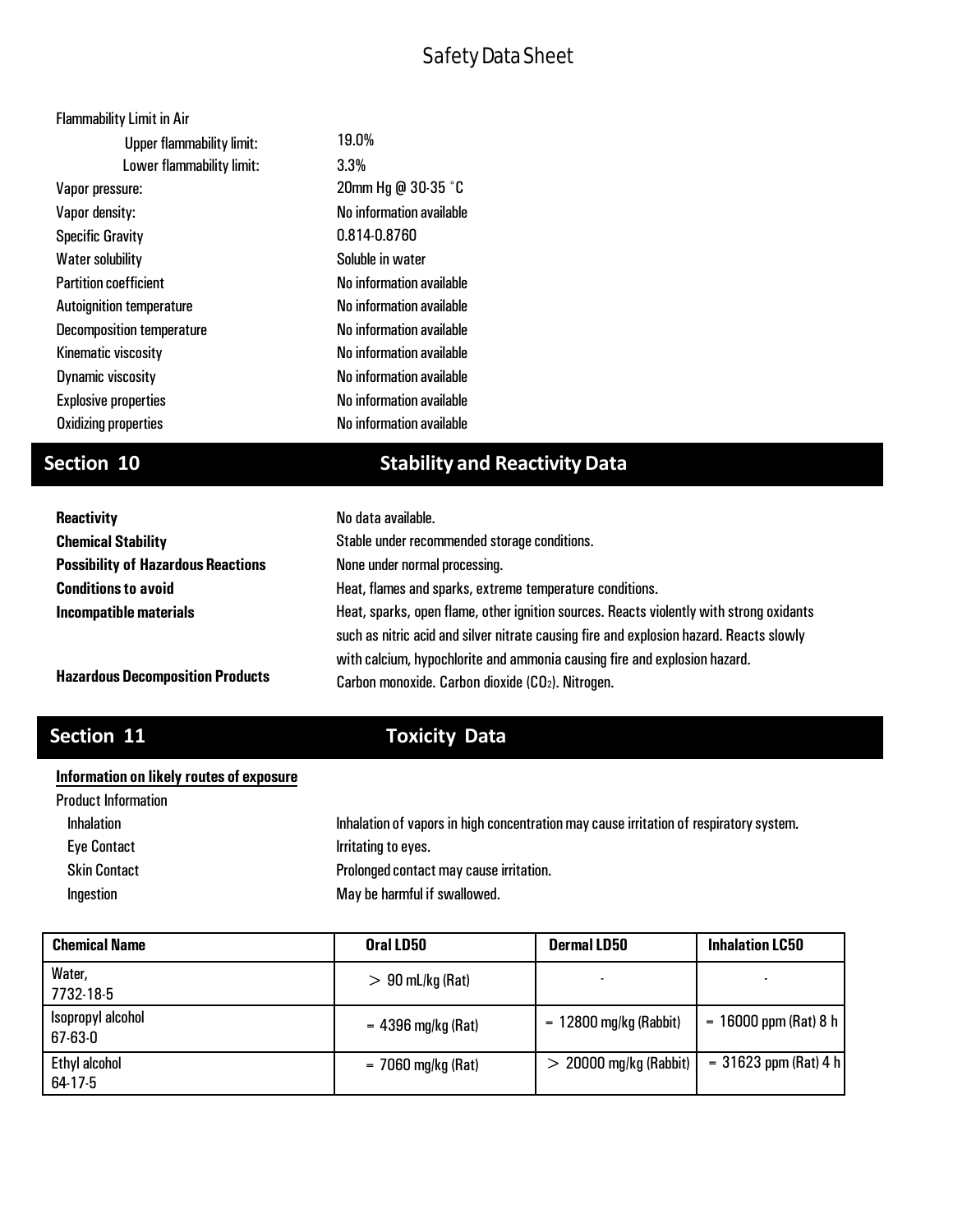# **Information on toxicological effects**

| Symptoms                                                                                   | No Information Available                                                                                 |  |  |
|--------------------------------------------------------------------------------------------|----------------------------------------------------------------------------------------------------------|--|--|
| Delayed and immediate effects as well as chronic effects from short and long-term exposure |                                                                                                          |  |  |
| <b>Sensitization</b>                                                                       | <b>No Information Available</b>                                                                          |  |  |
| <b>Germ cell mutagenicity</b>                                                              | No Information Available                                                                                 |  |  |
| Carcinogenicity<br>Reproductive toxicity                                                   | IARC: Group 3 (Not classifiable as to its carcinogenicity to humans).<br><b>No Information Available</b> |  |  |
| STOT single exposure                                                                       | No Information Available                                                                                 |  |  |
| <b>STOT</b> repeated exposure                                                              | No Information Available                                                                                 |  |  |
| <b>Aspiration hazard</b>                                                                   | No Information Available                                                                                 |  |  |
| Numerical measures of toxicity -Product Information                                        |                                                                                                          |  |  |
| <b>Unknown Acute Toxicity</b>                                                              | 0.5% of the mixture consists of direct food additives.                                                   |  |  |
| The following values are calculated based on Chapter 3.1 of the GHS document               |                                                                                                          |  |  |
| <b>ATEmix (dermal)</b>                                                                     | $32989 \,\mathrm{mg/kg} \,\mathrm{mg/l}$                                                                 |  |  |
| <b>ATEmix (inhalation-vapor)</b>                                                           | $2243.7 \text{ mg/l}$                                                                                    |  |  |

# **Section 12 Ecological Data**

# **Ecotoxicity**

5% of the mixture consists of components(s) of unknown hazards to the aquatic environment

| <b>Chemical Name</b>               | <b>Algae/Aquatic Plants</b>                                                                        | <b>Fish</b>                                                                                                                                                                   | <b>Crustacea</b>                                                                                                              |
|------------------------------------|----------------------------------------------------------------------------------------------------|-------------------------------------------------------------------------------------------------------------------------------------------------------------------------------|-------------------------------------------------------------------------------------------------------------------------------|
| Isopropyl alcohol<br>$67 - 63 - 0$ | 1000: 96 h Desmodesmus subspicatus mg/L<br>EC50<br>1000: 72 h Desmodesmus subspicatus mg/L<br>EC50 | 9640: 96 h Pimephales promelas<br>mg/L LC50 flow-through 11130:<br>96 h Pimephales promelas<br>mg/L LC50 static<br>1400000: 96 h Lepomis macrochirus<br>$\mu$ g/L LC50        | 13299: 48 h Daphnia<br>magna mg/L EC50                                                                                        |
| Ethyl alcohol<br>64-17-5           | 12900: 96 h Oncorhynchus mykiss mL/L LC50                                                          | 12-16.0: 96 h Oncorhynchus mykiss<br>ms/L LC50 Static<br>100: 96 h Pimephales promelas ms/L<br>LC50 static<br>13400-15100: 96 h Pimephales<br>promelas ms/L LC50 flow-through | 9268-14221: 48 h<br>Daphnia magna mg/L<br>LC50<br>24 h Daphnia magna<br>$mg/L$ EC50<br>48 h Daphnia magna<br>mg/L EC50 Static |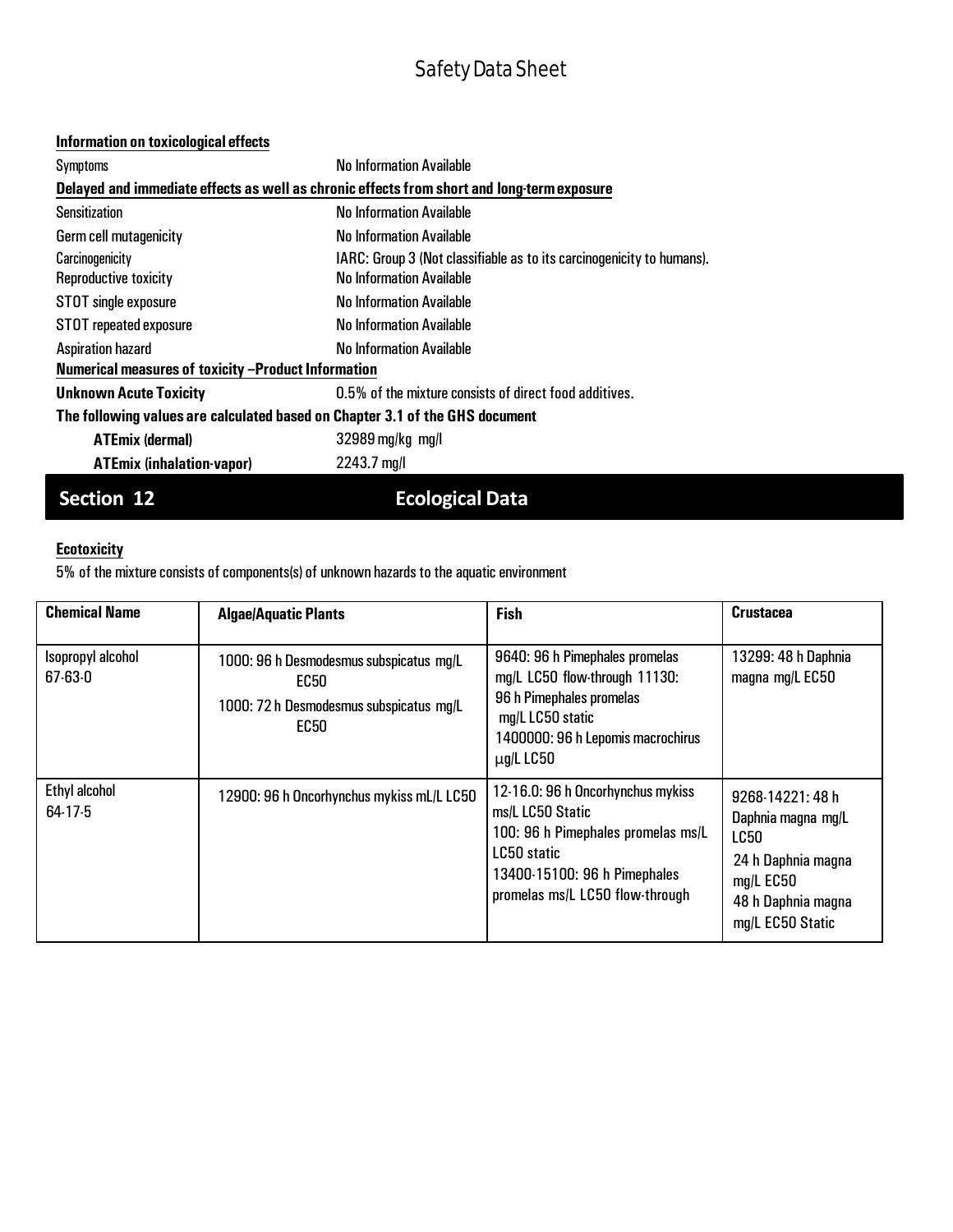## **Persistence and degradability**

No Information Available.

### **Bioaccumulation**

| <b>Chemical Name</b> | <b>Partition Coefficient</b> |
|----------------------|------------------------------|
| Isopropyl alcohol    | 0.05                         |
| Ethyl alcohol        | $-0.32$                      |

## **Mobility**

No information available.

### **Other adverse effects**

No information available.

# **Section 13 Disposal Information**

### **Waste treatment methods**

Disposal of wastes Disposalshould be in accordance with applicableregional, national and local laws and regulations.

Contaminated packaging **Dispose of in accordance with federal**, state and local regulations.

| <b>Chemical Name</b> | <b>California Hazardous Waste Status</b> |
|----------------------|------------------------------------------|
| Isopropyl alcohol    | Toxic                                    |
| 67-63-0              | lgnitable                                |
| Ethyl alcohol        | <b>Toxic</b>                             |
| 64-17-5              | lgnitable                                |

# **Section 14 Transport Information**

## **DOT**

| UN/ID No.            | 1170                      |
|----------------------|---------------------------|
| Proper shipping name | Ethanol Flammable liquids |
| <b>Hazard Class</b>  | З                         |
| <b>Packing Group</b> |                           |

Limited Quantities for packages under 1 Liter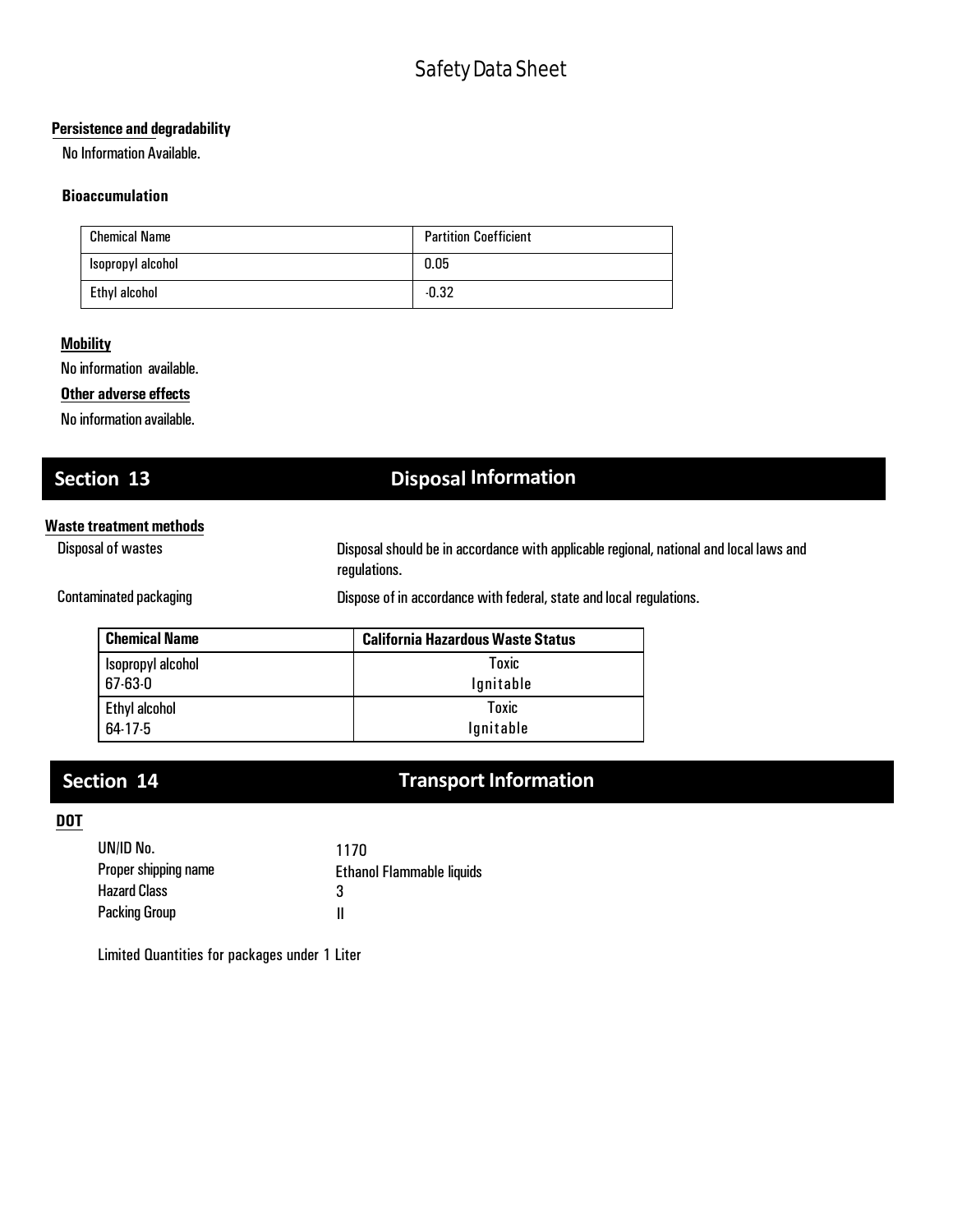# **Regulatory Information**

# **Section 15**

| <b>International Inventories</b> |                 |
|----------------------------------|-----------------|
| <b>TSCA</b>                      | <b>Complies</b> |
| <b>DSL/NDSL</b>                  | <b>Complies</b> |
| <b>EINECS/ELINCS</b>             | <b>Complies</b> |
|                                  |                 |

### **Legend:**

**TSCA—**United States Toxic Substances Control Act Section 8(b) Inventory

**DSL/NDSL—** Canadian Domestic SubstancesList/Non-Domestic SubstancesList

**EINECS/ELINCS—**European Inventory of Existing Chemical Substances/European List of Notified Chemical Substances

## **US Federal Regulations**

## **SARA 313**

Section 313 of Title III of the Superfund Amendments and Reauthorization of 1986 (SARA). This product does not contain any chemicals which are subject to the reporting requirements of the Act and Title 40 of the Code of Federal Regulations, Part 372. Note: Isopropyl alcohol only needs to be reported if it is being manufactured by the strong acid process. Facilities that process or otherwise use isopropyl alcohol are NOT covered and should NOT file a report.

# **SARA 311/312 Hazard Categories**

| Acute health hazard               | Yes |
|-----------------------------------|-----|
| <b>Chronic Health Hazard</b>      | Nn  |
| <b>Fire Hazard</b>                | Yes |
| Sudden Release of pressure hazard | Nn  |
| <b>Reactive Hazard</b>            | Nn  |

## **CWA (CleanWater Act)**

This product does not contain any substance regulated as pollutants pursuant to the Clean Water Act (40 CFR 122.21 and 40 CFR 122.42). **CERCLA**

This material, as supplied, does not contain any substance regulated as a hazardous substance under the Comprehensive Environment Response Compensation and Liability Act (CERCLA) (40 CFR 302) or the Superfund Amendments and Reauthorization Act (SARA) (40 CFR 355). There may be specific reporting requirements at the local regional or state level pertaining to releases of this material.

## **US State Regulations**

## **California Proposition 65**

This product does not contain any Proposition 65 chemicals.

## **U.S. State Right-to-Know Regulations**

| <b>Chemical Name</b>               | <b>New Jersey</b> | <b>Massachusetts</b> | Pennsylvania |
|------------------------------------|-------------------|----------------------|--------------|
| Isopropyl alcohol<br>$67 - 63 - 0$ |                   |                      |              |
| Ethyl alcohol<br>$64-17-5$         | ν                 |                      |              |

## **U.S. EPA Label Information**

**EPA Pesticide Registration Number Not Applicable**